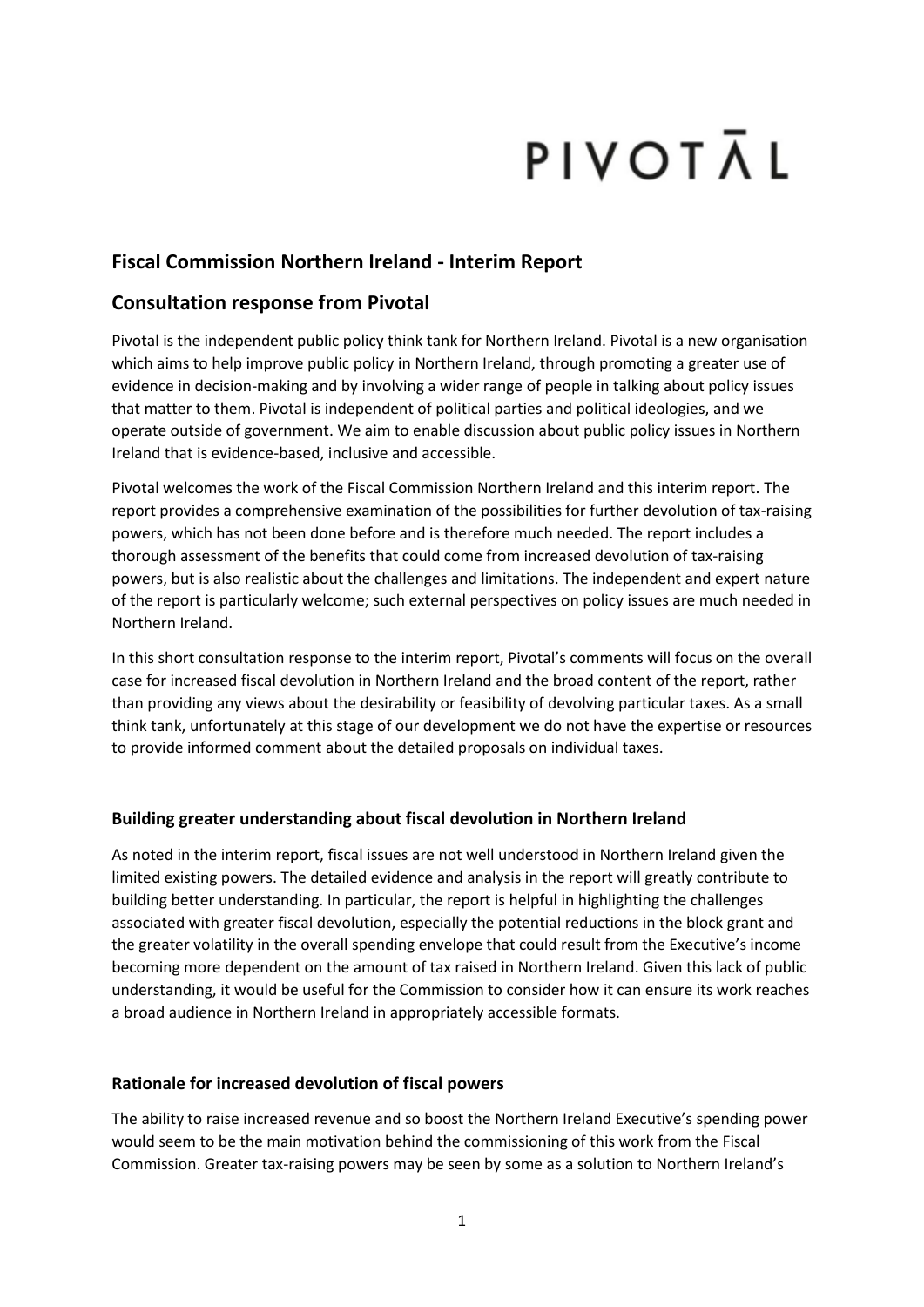constrained public finance situation. However, as the report makes clear, devolution of fiscal powers can also be used to pursue other policy aims through incentivising particular behaviours or choices, for example in public health, economic activity or environmental policy. Changes to taxes can also be used to tailor policies more effectively for Northern Ireland's particular circumstances. In Pivotal's view, it would be helpful if the Commission's final report and the subsequent discussions within the Executive put significant weight on the use of fiscal powers as a policy lever to strengthen Northern Ireland's economy and society, rather than just as a way to raise more revenue.

#### **Northern Ireland Executive's capacity to take on increased tax-raising powers**

The interim report says that most stakeholders raised questions about the Executive's ability to take on greater tax-raising powers, given its record of instability and difficulties in providing effective government in Northern Ireland. Pivotal would strongly echo these concerns.

Pivotal's report [Good Government in Northern Ireland](https://www.pivotalppf.org/cmsfiles/Publications/Good-Government-in-Northern-Ireland.pdf) (March 2020) assessed the Executive's record in providing effective government here. While acknowledging the difficulties of operating a multiparty coalition, our report highlighted particular problems including a focus on short-term problems, a lack of joined-up government, an absence of longer term planning and a failure to take tough choices.

As the Commission's interim report points out, the Executive already has significant autonomy over spending, but its record in allocating this funding effectively is poor. In [evidence to the Northern](https://www.pivotalppf.org/cmsfiles/20210204-Draft-Budget-202122-Pivotal-evidence-for-Finance-Committee.pdf)  [Ireland Assembly's Finance Committee on the draft Budget f](https://www.pivotalppf.org/cmsfiles/20210204-Draft-Budget-202122-Pivotal-evidence-for-Finance-Committee.pdf)or 2021-22 , Pivotal set out problems in the budget-setting process, namely a lack of strategy, no connection to a Programme for Government, lack of detail of why choices were made and a failure to address long-standing problems like public sector reform. The recen[t Northern Ireland Fiscal Council assessment of the](https://www.nifiscalcouncil.org/files/nifiscalcouncil/documents/2022-01/nifc-budget-report-jan-2022-full-final-version-19.01.22-14.30.pdf)  [draft Budget for 2022-25](https://www.nifiscalcouncil.org/files/nifiscalcouncil/documents/2022-01/nifc-budget-report-jan-2022-full-final-version-19.01.22-14.30.pdf) raised similar issues. While welcoming the move to multi-year budgets, the Fiscal Council said that there was a lack of evidence of strategy or reform, little information about efficiencies, lack of detail of why choices were made and an absence of plans for the longer term transformation of services.

The Executive has also showed a reluctance to use the fiscal powers it has already to raise revenue through varying regional rates, for example the draft Budget for 2022-25 proposes freezing domestic and non-domestic rates, which would mean foregoing potential income of £175 million.

For further fiscal devolution to work, there would need to be a strong and effective working relationship between the Northern Ireland Executive and the UK Government, particularly the Treasury. It is concerning that this does not seem to be in place at present. We note that the Chief Secretary to the Treasury recently wrote to the Finance Minister expressing scepticism about the readiness of the Northern Ireland Executive to take on additional fiscal responsibility. This letter said that the Executive needs to develop and execute a plan for securing its fiscal sustainability, before looking at the merits of increasing fiscal powers. Because of these questions, the Treasury did not engage with the Fiscal Commission Northern Ireland as fully as it did with similar commissions in Scotland and Wales.

While the Fiscal Commission's work is very welcome, Pivotal's view at present is that the Executive's focus should be on getting the best possible outcomes from Northern Ireland's existing funding allocation through improving the budget-setting and budget management processes, rather than looking to secure increased tax-raising powers.